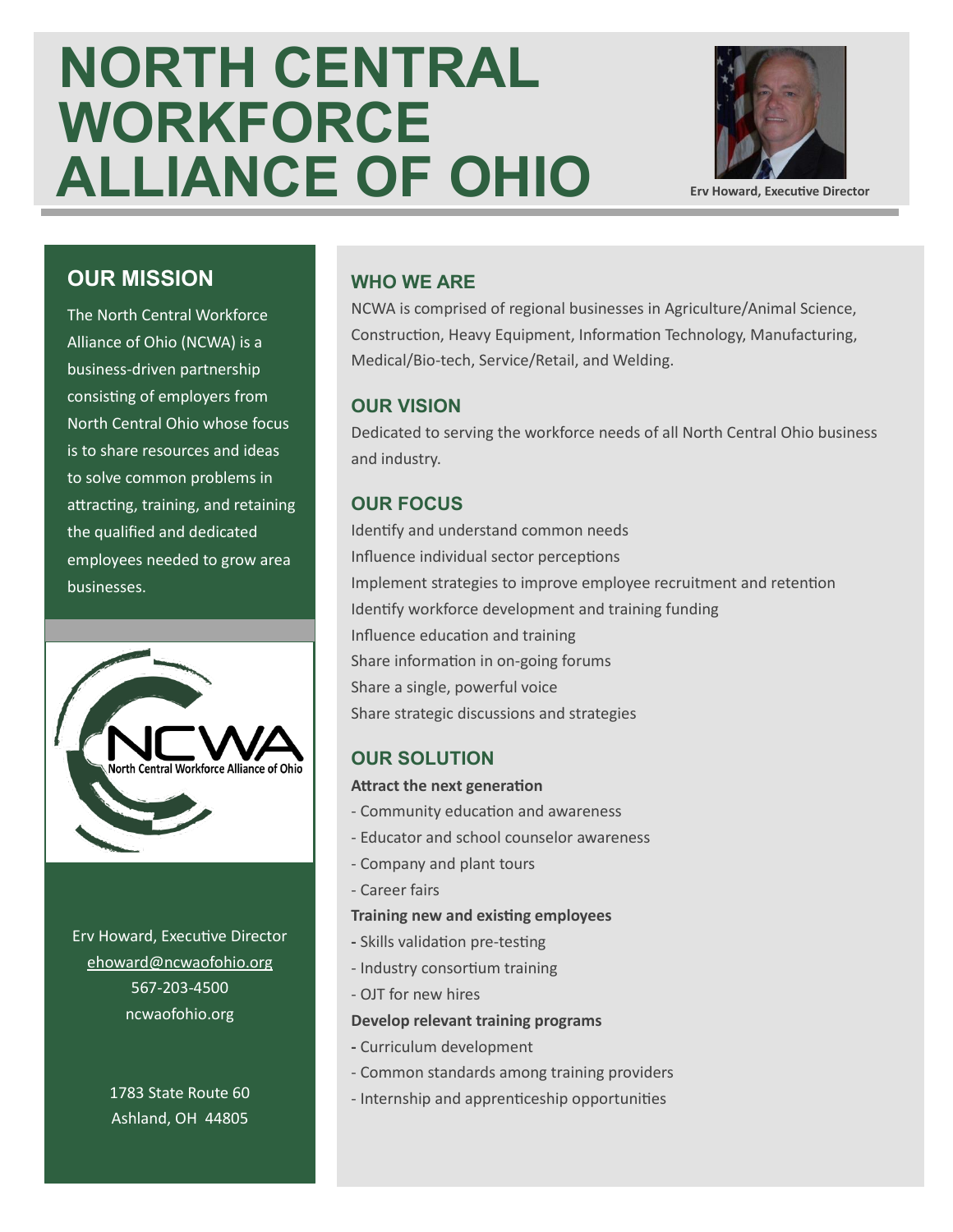#### **Executive Board**

**Executive Director** – Erv Howard **President** – Joe Reep

Ashland Comfort Control, Vice President **Vice President** – Dan Moore

Simonson Construction Services, Inc., President **Treasurer** – Dennis Miller, Sutton Bank, Vice President **Secretary** – Beth Gaubatz, Tri-County Educational

Service Center, Career Connections Consultant **Advisor** – Mike McDaniel, SCORE

**Advisor** – Barbie Lange, NextHome Next Stepp

**American Augers** – Julie Moore, Human Resource Director **Ashland Area Chamber of Commerce** 

**Ashland Comfort Control** – Jeff Reep, President

**Ashland County Community Foundation** – Jim Cutright President/CEO

**Ashland County-West Holmes Career Center** – Rod Cheyney **Superintendent** 

**Ashland County-West Holmes Career Center** – Nancy Hall Adult Education Director

**Ashland County-West Holmes Career Center** – Andy Huffman Technology Coordinator

**Centerra Co-op** – Karen Alsop, Human Resources Director

**Dirt Dawg Excavating –** Kevin Kaeser, Owner

**DRM Productions** – Jay Miller, Chief Executive Officer

**INTEC Consultants** - Tim Zarkovacki, Owner

**Packaging Corporation of America** – Rick Geething Ashland Plant Controller

**Simonson Construction Services** –Jason Chio, Safety Director

#### **Strategic Partners**

Thomas P. Miller & Associates (TPMA) was instrumental in the initial structure of NCWA of Ohio. TPMA has a long history in workforce development, sector partnership development, and strategic planning. This partnership has been invaluable over the years, allowing NCWA to create new partnership opportunities with business, industry, and education.



## **NCWA OFFICERS**



#### **PRESIDENT**

Joe Reep Vice President Ashland Comfort Control



**VICE-PRESIDENT**

Dan Moore President Simonson Construction, Inc.



**TREASURER** Dennis Miller Vice-President Sutton Bank



#### **SECRETARY**

Beth Gaubatz Education Consultant Tri-County Educational Service Center

#### **COUNCIL OF CHAMPIONS**

The Council of Champions is responsible for providing guidance and direction to the activities described in the strategic plan and to oversee and monitor implementation of proposed action plans.

#### **SECTOR COMMITTEES**

Sector Committees provide subject matter expertise, guidance, and support to the Champions Council on industry-specific action items and workforce needs. Sector Committees are made up of industry members with two representatives on the Council of Champions. The eight sectors are: Agriculture/Animal Science, Construction, Heavy Equipment, Information Technology, Manufacturing, Medical/Bio-tech, Service/Retail, and Welding.

#### **ACTION TEAMS**

The Action Teams are designated to provide input, oversight and monitoring for categories of activity associated with the Strategic Plan. Composition of the Action Teams is based on the categories of activities and include the partners necessary to successfully implement the projects and activities. Action Teams report to the Council of Champions on their progress and results.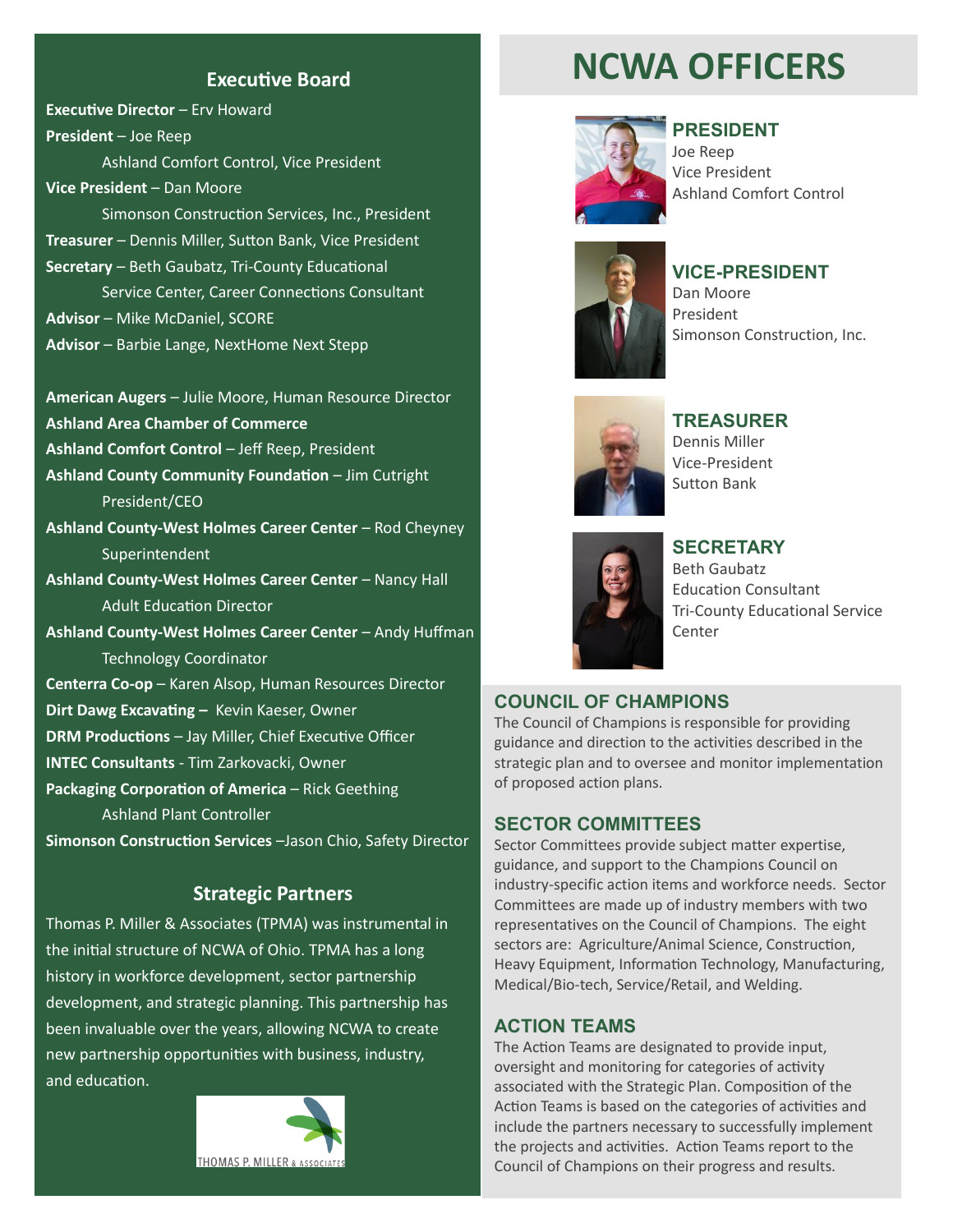### **OUR SUCCESSES**

# **Women in Hard Hats**



NCWA had a great opportunity to partner with Ashland County-West Holmes Career Center to introduce their Junior and Senior girls nontraditional "hard hat" careers "It's a very awesome event" said one of the girls who attended the event that was hosted by ODOT District 3 in Ashland, Ohio.

# **2 BE Connected Teacher Tour**



Teachers visit Brethren Care Village, Packaging Corporation of America, and other local businesses to learn more about what skills students need to enter the job market.

**Career Fair ACWHCC**



Simonson Construction and Centerra Co-op talk with Ashland County-West Holmes Career Center students at the Career Fair.

**Girls with Goggles**



Pictured here is a group from the first annual Girls with Goggles event. This event invites girls from the Ashland area schools to explore non-traditional programs at Ashland County-West Holmes Career Center. Girls with Goggles is now held each year. Recently, one of the girls who attended said "I learned I'm capable of much more than I thought".

**Annual Summit**



Joanne Mueller, Vice President, Human Resources at Cedar Point Amusement Park speaks at the 2019 NCWA Annual Summit. Ms. Mueller shares innovative methods Cedar Point is using to attract employees.

Each year, NCWA hosts speakers who share resourceful information about employment challenges to members and guests.